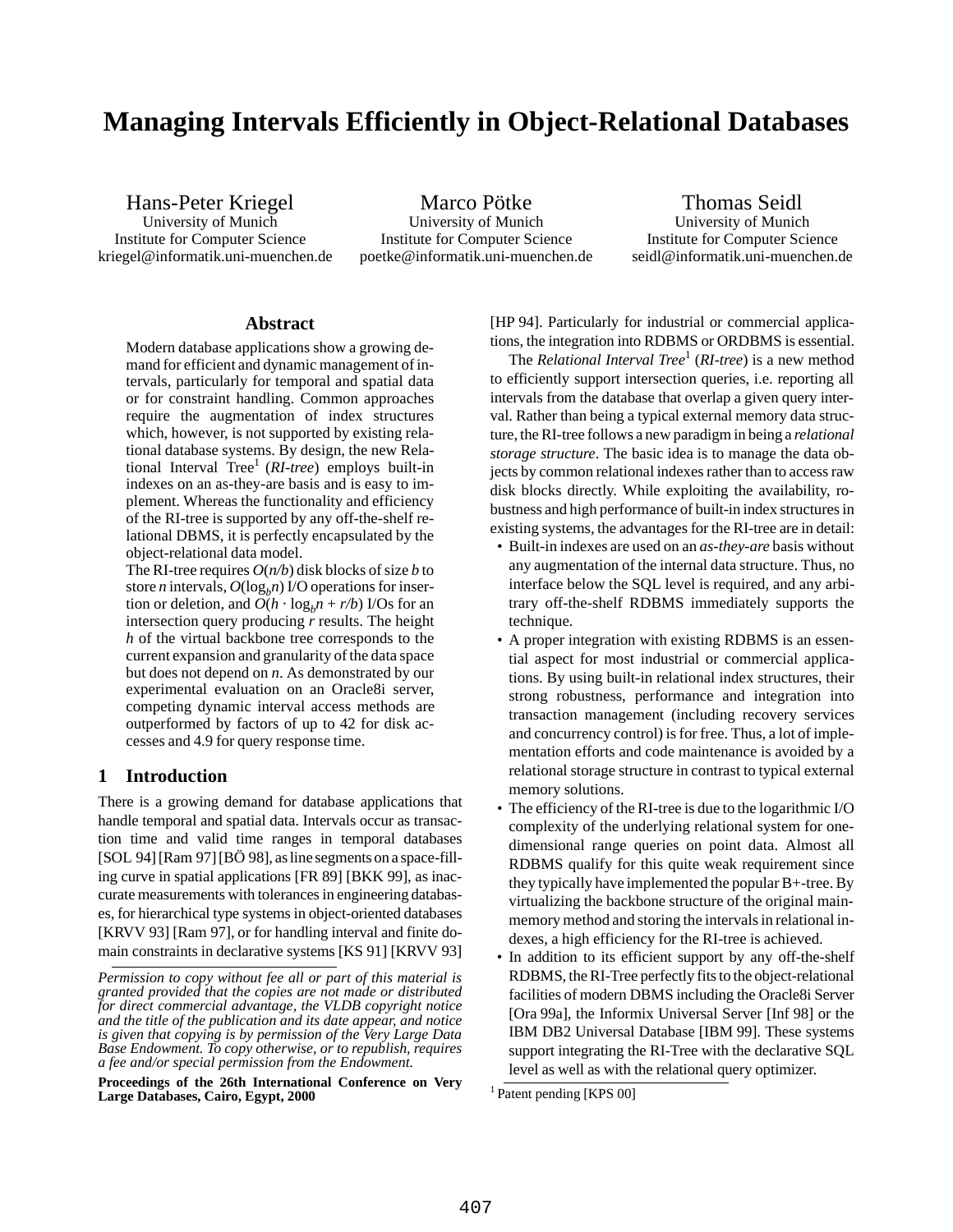Internally, the RI-tree manages intervals by two relational indexes. Storing *n* intervals occupies *O*(*n/b*) disk pages, and inserting or deleting an interval requires  $O(log_b n)$  I/O operations where *b* denotes the disk block size as in [MTT 00]. For reporting the *r* intervals that intersect a given query interval,  $O(h \cdot \log_b n + r/b)$  I/Os are required. The height *h* of the virtual backbone reflects the current expansion and granularity of the data space but does not dependend on the number *n* of intervals. On top of a good analytical complexity, also the empirical performance is superior to competitors.

The paper is organized as follows: Section 2 surveys related work for interval management in databases. In Section 3, we introduce the structure of the new Relational Interval Tree, whereas the algorithms for query processing are presented in Section 4. Section 5 discusses the integration into an ORDBMS. After an experimental evaluation in Section 6, the paper is concluded by Section 7.

# **2 Related Work**

A variety of methods has been published concerning interval management in databases, most of them addressing temporal applications. The following sections intentionally survey interval handling in general. Specialized work e.g. on append-only structures for transaction time intervals is omitted due to lack of space.

#### **2.1 Main Memory Structures**

In the context of computational geometry, several data structures that support 1D interval data have been developed [PS 93] [Sam 90a]. Among them the *Segment Tree* of Bentley, the *Priority Search Tree* of McCreight and the *Interval Tree* of Edelsbrunner are the most popular. More recent developments include the *Interval Skip List* and the *IBS-Tree* of Hanson et al. [HJ 96].

As major limitation, the main memory resident data structures do not meet the characteristics of secondary storage. In a disk-oriented context, access is block-oriented and only small portions of a structure may reside in main memory at a given time. The concept of *Segment Indexes* [KS 91] is a way to overcome the problem by combining optimal interval structures with efficient disk-oriented indexing techniques. Our approach follows this paradigm and, moreover, uses existing index structures the way they are rather than to extend them what is typically required for custom secondary storage structures.

#### **2.2 Secondary Storage Structures**

A variety of secondary storage structures for intervals has been presented in the literature [TCG+ 93] [MTT 00]. Since they typically are based either on the augmentation of existing indexes or on the definition of new structures, most of them share the limited support for an integration into existing systems. When being committed to a commercial OR-DBMS, the structures cannot be integrated as the built-in indexes are not extensible by the user.

The *Time Index* of Elmasri, Wuu and Kim [EWK 90] is an index structure for valid time intervals. A set of linearly ordered indexing points is maintained by a B+-tree, and for each point, a bucket of pointers refers to the associated set of intervals. Since an interval may be registered with several indexing points, the space requirement is  $O(n^2)$  for *n* stored intervals [HJ 96]. Due to this redundance, the time complexity is  $O(n)$  for insertion and deletion and  $O(n^2)$  for interval intersection query processing [AT 95].

The *Interval B-tree* (*IB-tree*) of Ang and Tan [AT 95] has been developed to overcome the weaknesses of the time index. It can be regarded as an implementation of Edelsbrunner's interval tree [Ede 80] using an augmented B+-tree rather than a binary tree. The original main memory model is thus transformed to an efficient secondary storage structure while preserving the optimal space and time complexity. As a disadvantage that we avoid in our approach, the complex three-fold structure of the interval tree is retained, and a dedicated structure of its own is used for each level. More seriously, the augmentation is not supported by commercial ORDBMS's.

The *Interval B+-tree* (*IB+-tree*) of Bozkaya and Özsoyoglu [BÖ 98] is a secondary storage model of the interval tree of [CLR 90] that differs from Edelsbrunner's interval tree by the fact that it uses the lower bounds of the intervals as primary keys. As a result, queries referring to the upper bounds of intervals such as *meets* or *after* are not supported well. The I/O complexity for insertions or deletions as well as for finding a single intersecting interval for a query is  $O(log_b n)$ . Retrieving all *r* intersecting intervals, however, may result in a scan of the internal nodes covered by the query range. Thus, the worst case time complexity is  $O(n)$  rather than the minimum  $O(\log n + r)$  which Edelsbrunner's interval tree guarantees. The concept of time splits is introduced as a successful heuristics to avoid large fruitless scans. Again, the augmentation is an obstacle for the integration into commercial systems.

The *TP-Index* of Shen, Ooi and Lu [SOL 94] is based on a transformation of intervals into a triangular 2D space. Duplicates are avoided and the index is well suited for appending intervals since the data space may grow dynamically at the upper bound. The access method is highly specialized to the suggested mapping, and an integration into existing OR-DBMSs is not supported. A similar mapping organized by a grid file is presented in [LT 98].

The *External Memory Interval Tree* of Arge and Vitter [AV 96] is an externalization of Edelsbrunner's interval tree where the fan-out of the backbone tree is increased from 2 to  $\sqrt{b}$  for disk blocks of size *b*. The intervals are stored in slab lists and multislab lists. The structure requires  $O(n/b)$ pages for *n* intervals, supports insertions and deletions in  $O(log_b n)$  I/Os and requires  $O(log_b n + r/b)$  I/Os to answer a stabbing query reporting *r* results, which is the optimal complexity. Unfortunately, no experiments demonstrate the per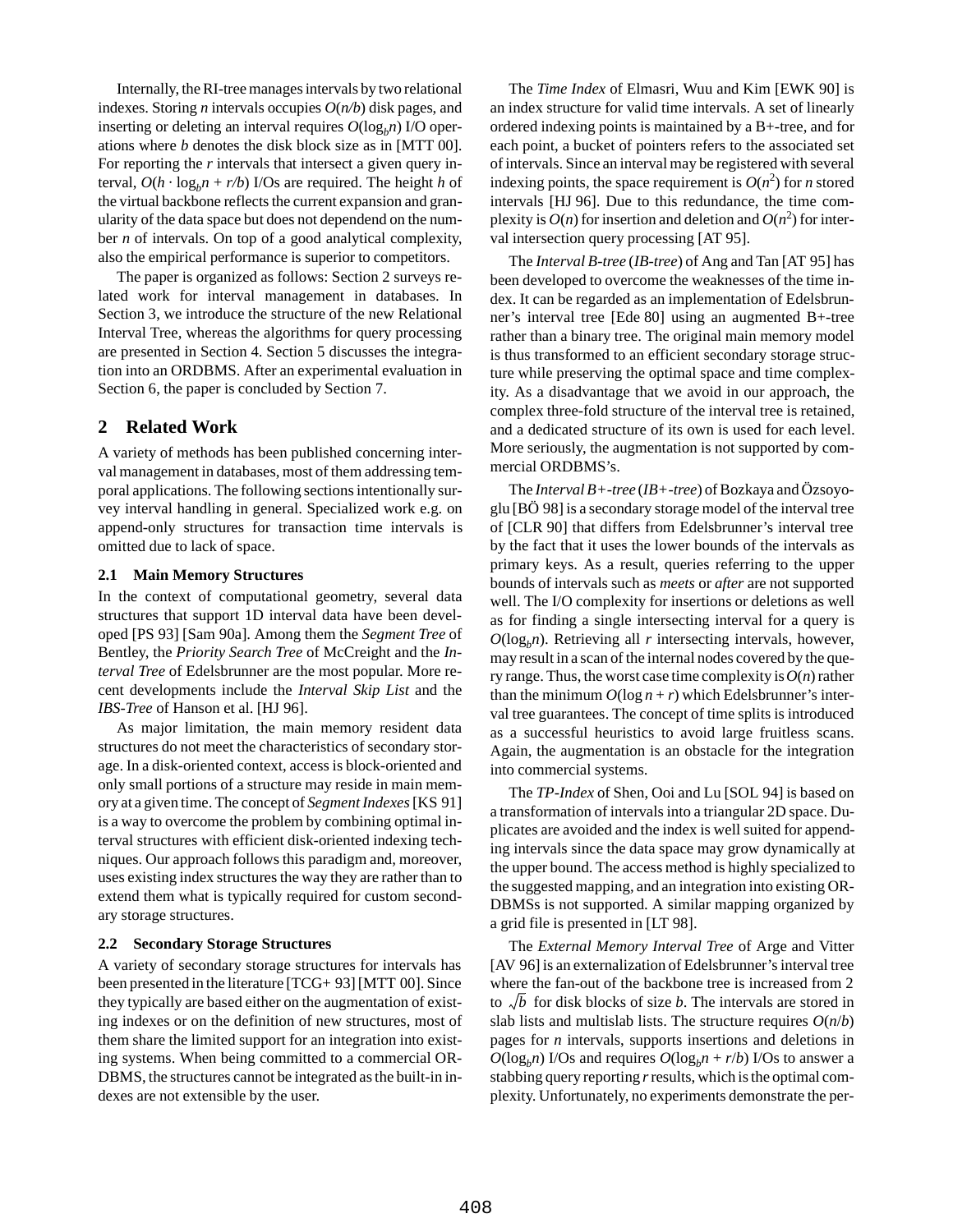formance and, again, the integration into existing systems is not supported.

Beside originally one-dimensional interval index structures even multi-dimensional index structures can be employed for the task of managing 1D intervals. In general, however, spatial access methods such as Guttman's *R-tree* [Gut 84] and its variants including *R+-tree* [SRF 87] and *R\*-tree* [BKSS 90] may not behave well for one-dimensional intervals. Particularly the long durations and high overlaps of intervals in many temporal applications induce severe performance problems [EWK 90] [GLOT 96]. Two particular solutions are sketched in the following.

The *Segment R-tree* (*SR-tree*) of Kolovson and Stonebraker [KS 91] is a combination of the main memory-based segment tree with the secondary storage-oriented R-tree. The split algorithm cuts long intervals into spanning portions and remnant portions thus producing some redundance. The authors recommend to combine the SR-tree with a *Skeleton Index* that performs a pre-partitioning of the data space in order to improve query processing performance. The SR-tree performs similar to the R-tree, and particularly the skeleton version yields an improvement. Just as the IB-tree and IB+ tree are augmentations of the B+-tree, implementing the SR-tree requires an adaption of the R-tree structure provided there exists any R-tree in the target DBMS at all. Another approach that supposes a specialized multi-dimensional index structure is suggested by Fenk et al. [FMB 00].

#### **2.3 Relational Storage Structures**

Very few methods immediately meet our core requirement to use built-in index structures the way they are rather than to augment indexes or to introduce new structures whose integration is typically not supported by existing RDBMS.

The *Window-List* technique of Ramaswamy [Ram 97] is a static solution for the interval management problem and employs built-in B+-trees. The optimal complexity of  $O(n/b)$  space and  $O(\log_b n + r/b)$  I/Os for stabbing queries is achieved. Unfortunately, updates do not seem to have nontrivial upper bounds, and adding as well as deleting arbitrary intervals can deteriorate the query efficiency of this structure to  $O(n/b)$ . Despite the practicability of the approach, no experimental results are demonstrated.

The *Tile Index* approach provided by the Oracle8i Spatial Product [RS 99] is a relational implementation of the multidimensional *Linear Quadtree* [Sam 90b]. Spatial objects are decomposed and indexed at a user-defined fixed quadtree level. Each resulting fixed-sized tile contains a set of variable-sized tiles as a fine-grained representation of the covered geometry. Intersection queries are performed by an equijoin on the indexed fixed-sized tiles, followed by a sequential scan on the corresponding variable-sized tiles. When applied to one-dimensional data, the *Tile Index* technique maps an interval to a set of fixed-sized segments to be stored in a built-in B+-tree. Finding a good fixed level for the expected data distribution is crucial, as with the fixed level set too high, too much redundancy emerges due to small fixed-sized tiles, whereas a low fixed level causes too much overhead for scanning the large variable-sized tiles. Therefore, an inappropriate setting causes the response time to degenerate vastly [Ora 97] [Ora 99b]. Unfortunately, the fixed level can only be set at index creation time, and adapting it to changing data and query distributions requires bulkloading the whole dataset anew. This major drawback is not shared by our *RI-Tree*.

The *Interval-Spatial Transformation* (*IST*) of Goh et al. [GLOT 96] is based on encoding intervals by space-filling curves called *D-, V-* and *H-ordering* that map the boundary points into a linear space. No redundancy is produced, and space complexity is  $O(n/b)$ . Whereas the expansion of the data space at the upper bound is an explicit feature of the method, the expansion at the lower bound which is supported in our solution remains unclear. Unfortunately, no experimental performance results are reported in the paper. The I/O complexity of the query algorithm linearly depends on the resolution of the space whereas our method guarantees a logarithmic dependency on the resolution. A dynamic refinement of the resolution is not supported by the *IST*. A closer look at the structure reveals a strong correspondence to relational composite indexes. Aside from quantization aspects, the D-ordering is equivalent to a composite index on the interval bounds (*upper*, *lower*), and the V-ordering corresponds to an index on (*lower*, *upper*). For intersection queries, however, these indexes reveal a poor query performance if the selectivity relies on the "wrong" bound, i.e. the secondary attribute in the index. Thus, intersection queries have a worst case I/O complexity of *O*(*n/b*). The H-ordering simulates an index on (*upper* – *lower*, *lower*), thus particularly supporting queries referring to the interval length. The *MAP21* approach of Nascimento and Dunham [ND 99] behaves very similar to the IST while the composite index (*lower*, *upper*) is implemented by a single-column index. A static partitioning by the interval lengths is introduced, but intersection query processing still requires *O*(*n/b*) I/Os if the database contains many long intervals.

#### **2.4 Custom Access Methods in ORDBMS**

Modern commercial ORDBMS such as the Informix Universal Server [Inf 98], the Oracle8i Server [Ora 99a] or the IBM DB2 Universal Database [IBM 99] support the logical embedding of custom indextypes into the database system. Though the developer may use an extensibility framework to seamlessly bind a new access method to the query language, optimizer and query processor, there is no application program interface to the physical layer of the database engine, e.g. to the block manager. In the absence of any generalized search tree framework in the sense of [HNP 95], the developers have the option to store their custom index structure in external files. Of course, this technique allows excellent performance results, but as external files do not participate in the transaction management of the database server,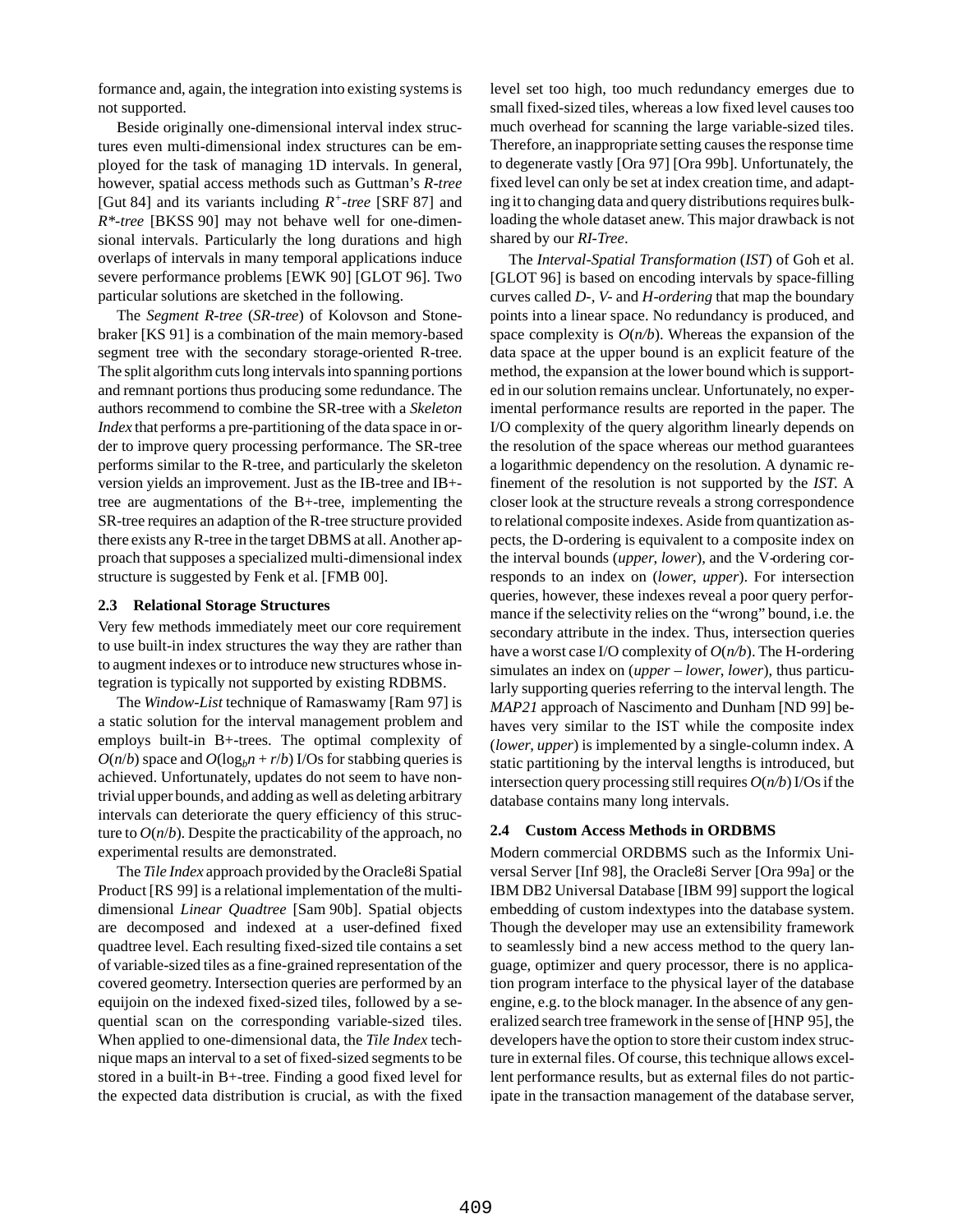the developers have to implement and maintain their own block manager including "industrial strength" concurrency control and recovery services.

Alternatively storing the index as a single Large Object (LOB) in the database also requires extensive implementation and maintenance efforts, particularly because the builtin locking mechanism on entire LOBs is far too coarse in a multi-user environment [BSSJ 99]. A natural way to avoid these technical problems is to exploit as much functionality of the database server as possible by mapping the index structure to a fine granular relational schema organized by built-in access methods. We follow this approach in the present paper and propose an efficient index structure for interval data that is designed to operate as logical indextype on top of the relational query language of the DBMS. The code can be implemented and maintained with minimum effort. Nevertheless our technique provides "industrial strength" stability and transaction semantics, while still showing a logarithmic worst case I/O complexity for interval intersection queries and while demonstrating the best experimentally measured performance compared to previous approaches.

# **3 The Relational Interval Tree**

In this section, we introduce the new *Relational Interval Tree*, which efficiently implements Edelsbrunner's interval tree on top of any relational database system.

#### **3.1 Original Interval Tree Structure**

Edelsbrunner's interval tree [Ede 80] [PS 93] is an optimal data structure for intervals. Since the registered intervals are not decomposed as in the segment tree, no redundancy is produced and the space complexity is  $O(n)$ . The three-fold structure is illustrated in Figure 1: The backbone tree or primary structure is a balanced binary search tree that organizes the values of all bounding points of the intervals. Each of the inner nodes *w* is associated with two lists  $L(w)$  and  $U(w)$ that form the secondary structure.  $L(w)$  and  $U(w)$  contain, respectively, sorted lists of the lower and upper bounds of the intervals that are associated to  $w$ . An interval  $(l, u)$  is registered at the highest node it overlaps, i.e. the first node *w* for which  $l \leq w \leq u$  holds when descending the tree. The tertiary structure is an additional binary tree that supports fast range scans by linking the nodes *w* whose lists *L*(*w*) and  $U(w)$  are nonempty.

#### **3.2 Structure of the Relational Interval Tree**

The basic idea of our technique relies on the following observations:

 • For many applications, the *primary structure* does not need to be materialized at all. First, the nonempty nodes are linked by the tertiary structure as well. Second, even dynamic data spaces can be managed without a physical tree structure as we will show below. Only a few system parameters occupying *O*(1) space are required.



**Figure 1:** Three-fold structure of an interval tree.

 • The *secondary* and *tertiary structure* can be combined to a relational representation that highly fits to the strength of built-in composite indexes as provided already by an RDBMS. As desired, the space complexity is  $O(n/b)$  for *n* intervals.

The secondary structure is mapped to a relational schema as follows: Let  $L(w) = \{l_1, ..., l_{n_w}\}\)$  denote the list of lower bounds of the  $n_w$  intervals that are registered at node *w*. The same information is represented by the set of tuples  $\{(w, l_1), ..., (w, l_{n_w})\}$ . The union over all nodes *w* yields a relation (*node*, *lower*). Analogously, the lists  $U(w)$  = of upper bounds correspond to  $\{(w, u_1), ..., (w, u_{n_w})\}$  and yield a relation (*node*, *upper*). Together, the relations exactly reflect the information of the secondary structure.  $\{u_1, ..., u_{n}\}\$ 

In an RDBMS, the two relations (*node*, *lower*) and (*node*, *upper*) are efficiently organized by built-in composite indexes. These indexes typically own a robust and highly tuned implementation, e.g. a B+-tree; they already obey the transaction semantics and are hardly outperformed by userdefined structures. Key compression techniques avoid redundancy for equal node values *w*. Since the indexes only manage the nonempty nodes, they already comprise the tertiary structure.

The resulting relational schema contains the attributes (*node*, *lower*, *upper*, *id*) and is supported by two composite indexes (*node*, *lower*) and (*node*, *upper*). Thus, a given interval relation is prepared for the RI-tree by adding a single attribute *node* and two indexes. Figure 2 presents the respective DDL statements in SQL. Alternatively, the artificial attribute *node* may be omitted from the base table and encapsulated by index-organized tables for the two indexes.

CREATE TABLE Intervals (node int, lower int, upper int, id int); CREATE INDEX lowerIndex ON Intervals (node, lower); CREATE INDEX upperIndex ON Intervals (node, upper);

**Figure 2:** SQL statements to instantiate an RI-Tree.

# **3.3 Updates in Relational Interval Trees**

Whereas the registered intervals are completely managed by the relational schema, the remaining task of the primary structure is to organize the data space in order to manage insertions and query processing. The original interval tree is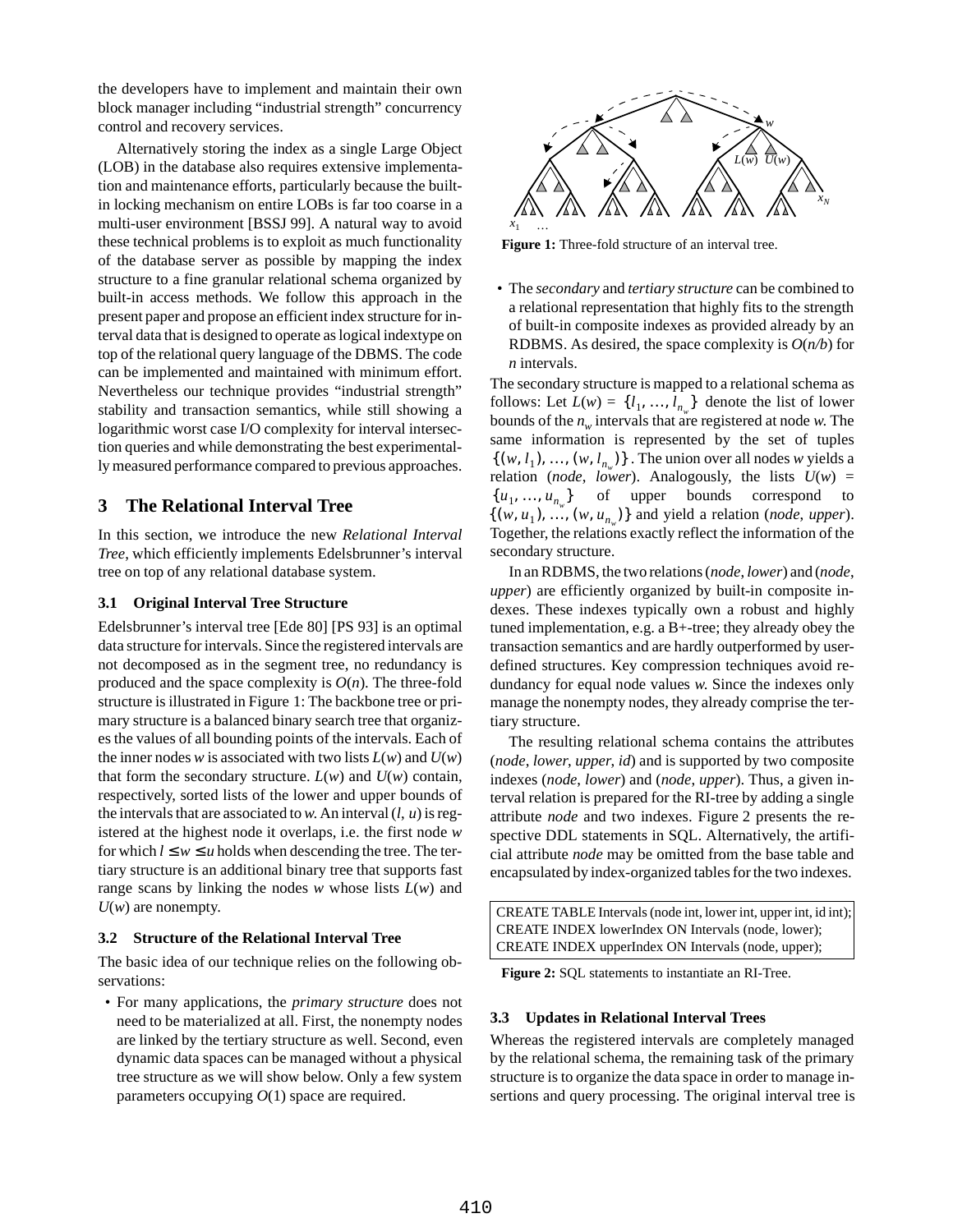

**Figure 3:** Fork node of an interval in the tree.

built on a static set of bounding points for the intervals. In a dynamic context, however, intervals are inserted and deleted whose actual bounding points are not known in advance. Moreover, temporal applications require an ongoing expansion of the data space. For this reason, a general and adaptable technique is required.

Our solution is as simple as effective: Rather than materializing any set of nodes, the primary structure is managed purely virtually. Thus, the bounding points of the intervals are not restricted to given values but the entire range  $[1, 2<sup>h</sup>-1]$  is supported for some  $h \geq 0$ . Moreover, no reorganization of any structure is necessary when inserting or deleting intervals.

In the basic version, the root node is set to  $2^{h-1}$ , and the tree is traversed recursively via bisection, i.e. using simple integer arithmetics but consuming no I/O operations. As already mentioned, an interval (*l*, *u*) is registered at the topmost node *w* for which  $l \leq w \leq u$  holds, called the *fork node* (Figure 3). As an extension of the original interval tree, intervals may begin and end also at inner nodes rather than only at leaves. Points *p* are represented by degenerate intervals  $(p, p)$ . A procedure to determine the fork node is provided in Figure 4. For computational reasons, the recursion is controlled by a decreasing step width rather than the depth in the tree.

```
FUNCTION int forkNode (int lower, int upper) {
  int node = root;
  for (int step = node/2; step >= 1; step /= 2)
    if (upper \leq node) node = step;
    elsif (node < lower) node += step;
    else break;
  return node;
}
```
**Figure 4:** Computing the fork node of an interval.

Once the fork node is computed, inserting the interval into the relational indexes is efficiently performed by the DBMS itself. Only a single SQL statement needs to be executed (Figure 5) which also holds for the deletion of an interval. Todays RDBMS typically perform both operations by *O*(log*bn*) I/Os on a database containing *n* intervals.

**Figure 5:** Insertion of an interval (lower, upper, id).

### **3.4 Dynamic Expansion of the Data Space**

In the basic version, the data space is fixed to a range of 2*h* –1 values yielding a tree of height *h*. Whereas the I/O complexity for updates is  $O(log_b n)$  and thus independent of *h*, the CPU time complexity linearly grows with *h*.

We suggest a solution that combines various aspects: First, the tree height is adjusted to the actual data distribution. Second, the data space may be expanded dynamically at the upper bound; this requirement is typical for temporal applications. On top of this, even expansions of the data space at the lower bound are supported.

The tree height is affected by two parameters: The value of the root node at which searches in the tree start, and the depth down to which algorithms have to descend in the tree. In order to control the minimum tree height, we introduce the system parameters *root*, *offset*, *leftRoot, rightRoot* and *minstep*.

**Root.** Dynamically adapting the parameter *root* yields two advantages: The tree height is kept minimal, and the data space may be expanded at its upper bound as new intervals arrive. A root value of  $2^h$  is sufficient to manage intervals with  $0 < lower$  and  $upper < 2^{h+1}$ , and  $h =$  $\lfloor log_2(max\{upper\}\rfloor$  is adjusted at every insertion without affecting the existing entries, i.e. in *O*(1).

**Offset.** The optimality of the root height clearly holds for an actual data space starting at 1. The intervals, however, may be located in a range  $[x_1, x_2]$  with  $x_1 \gg 1$ , i.e. far away from the origin. The resulting tree height is  $\lfloor log_2(x_N) \rfloor$  whereas a height of  $\lfloor \log_2(x_N - x_1) \rfloor$  would be sufficient for a data range of length  $x_N - x_1$ . By shifting the intervals such that 1 becomes the lower bound of the data space, the optimal root height  $h_{\text{opt}} = \lfloor \log_2(\max\{\text{upper}\} - \min\{\text{lower}\}) \rfloor$  is obtained. The amount of shift is stored in the parameter *offset*.

**LeftRoot and RightRoot.** Changing the *offset* parameter would cause a recalculation of all node values stored in the tree. To avoid such an unnecessary *O*(*n/b*) I/O effort, *offset* is fixed after having inserted the first interval. The interval that leftmost begins in the data space, however, is not guaranteed to arrive at first to be inserted. Therefore, the space needs to be expanded at the lower bound as well as at the upper bound.

In our solution, we use 0 as global root value and manage a left and a right subtree for negative and positive node values, respectively. Instead of the single parameter *root*, two parameters *leftRoot* and *rightRoot* are maintained that manage the expansion of the data space at the lower bound and at the upper bound independently.

**Minstep.** The parameter *minstep* traces the lowest level  $i_{\text{min}}$  at which insertions of intervals have taken place with level 0 as the leaf level. Obviously, a query algorithm does not need to descend deeper than to level  $i_{\text{min}}$  since the sec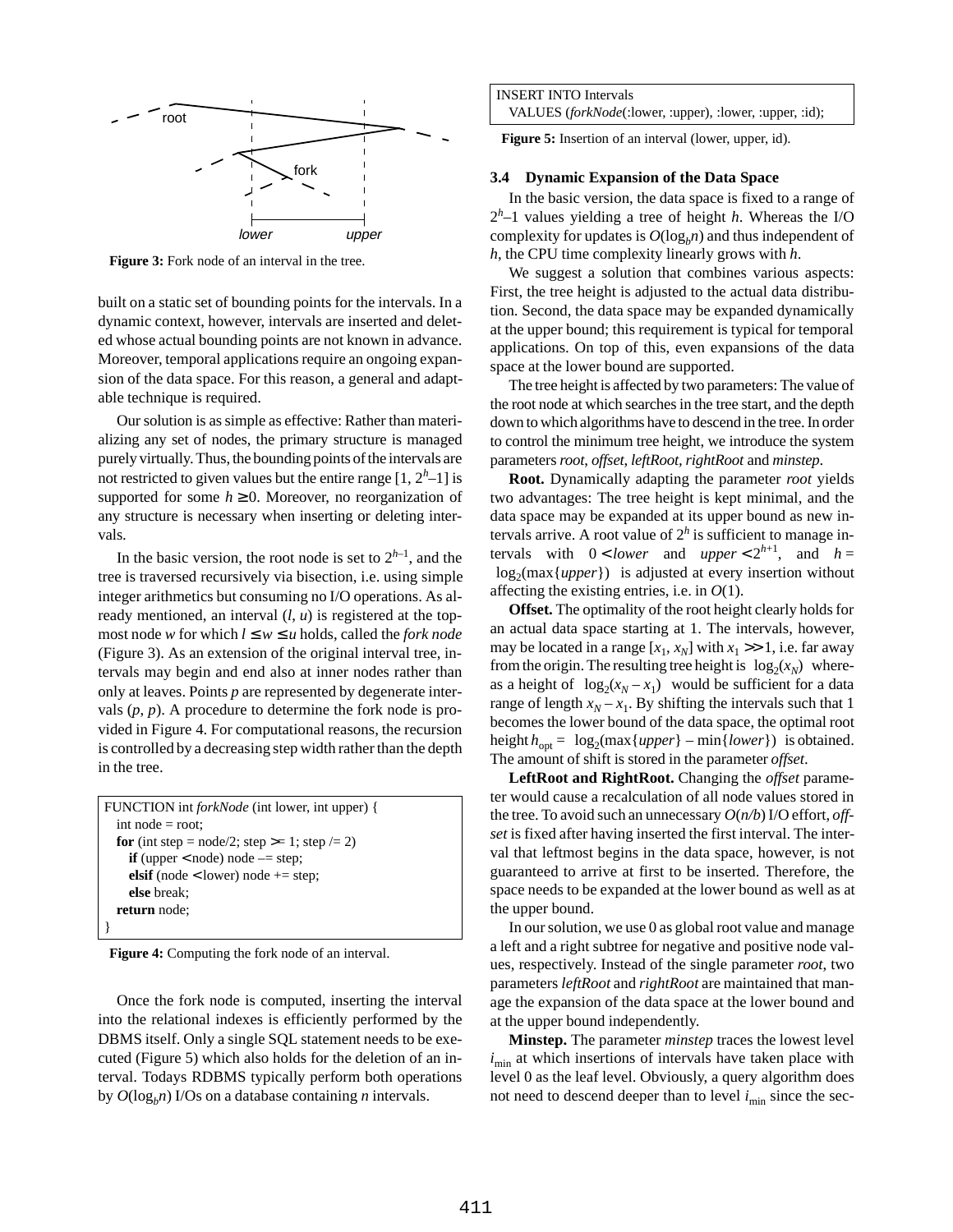ondary structures of all nodes in lower levels are empty. An estimation of  $i_{\text{min}}$  is obtained from the interval lengths:

**Lemma.** An interval  $(l, u)$  is not registered below the level  $i_{\text{min}} = \lfloor \log_2(u-l) \rfloor$ , i.e. the largest cardinal *i* with  $2^i \leq u - l$ .

**Proof.** Assume an interval (*l*, *u*) registered at a level  $j < \lfloor log_2(u - l) \rfloor$ . Then there are two successive multiples *k*⋅2<sup>*j*</sup> and  $(k+1)$ ⋅2<sup>*j*</sup> for which  $l \le k$ ⋅2<sup>*j*</sup> <  $(k+1)$ ⋅2<sup>*j*</sup> ≤ *u*. Since one of the multiples is also a multiple of  $2^{j+1}$ , the interval  $(l, u)$  had to be registered not lower than level  $j+1$  which contradicts the assumption.

Figure 6 presents the final insertion procedure including the update of the persistent tree parameters. Only the artificial node value is shifted by *offset*; the lower and upper bounds of the intervals are stored without modification. The parameters *leftRoot* and *rightRoot* are initially set to 0, and *minstep* is initialized by infinity. The minimum value of 0.5 for minstep will not be stored and, thus, the implementation by an integer works well.

```
PROCEDURE insertInterval (int lower, int upper, int id) {
  // initialize offset and shift interval
  if (offset = NULL) offset = lower;
  int l = lower - offset, u = upper - offset;// update leftRoot and rightRoot
  if (u < 0 and l \le 2^* \text{leftRoot} leftRoot = -2^{\text{A}} \text{log}_2(-l);
  if (0 < l \text{ and } u > = 2 * rightRoot) rightRoot = 2^{\Lambda} \log_2(u);
  // descend the tree down to the fork node
  int node, step;
  if (u < 0) node = leftRoot;
  elsif (0 < l) node = rightRoot;
  else /* 0 is fork node */ node = 0;
  for (step = abs(node/2); step >= 1; step /= 2) {
    if (u < \text{node}) node = step;
    elsif (node \lt l) node \gt = step;
    else /* fork reached */ break;
  } // now node is fork node
  if (node != 0 and step < minstep) minstep = step;
  INSERT INTO Intervals VALUES (:node, :lower, :upper, :id);
```
Figure 6: Insertion of an interval and update of the tree parameters *offset*, *leftRoot*, *rightRoot* and *minstep*.

#### **3.5 Analysis of the Tree Height**

}

The parameters *offset*, *leftRoot*, *rightRoot* and *minstep* form an  $O(1)$  representation of the primary structure that is dynamically adjusted to the cardinality *m* of the current data space. Including the global root 0, the resulting tree height is  $log_2(m) + 1$  with *m* given by the following formula where the minimum value of 0.5 for minstep may occur:

*m* = max{ } –*leftRoot*, *rightRoot* ⁄ *minstep*

In terms of data characteristics, the tree height is determined as follows: The range from *leftRoot* to *rightRoot* reflects the expansion of the data space from min{*lower*} to max{*upper*} over all currently registered intervals, and *minstep* indicates the granularity of the data space, i.e. the smallest interval length, min{*upper* – *lower*}. We increase this value by 1 to proper handle points which are represented by degenerate intervals. Nevertheless, *minstep* could be greater than min $\{upper-lower+1\}$  since even small intervals can be registered at high nodes, e.g. at the root node. In any case, the tree height does not depend on the number of intervals. In terms of the interval bounds, the tree height is  $O(log_2m)$ where *m* obeys the following complexity:

$$
m = O\left(\frac{\max\{upper\} - \min\{lower\}}{\min\{upper - lower + 1\}}\right)
$$

# **4 Query Processing**

Having presented the internal structure of the relational interval tree in the preceding section, we now introduce the algorithms for query processing.

#### **4.1 Original Intersection Search**

Let us shortly review the algorithm for intersection query processing in the original interval tree. For any query interval (*lower*, *upper*), the primary structure is descended as follows:

(1) Descend from the root node down to the node preceding the fork node of the query interval. Each node *w* on this path lies either to the left or to the right of the query interval. Suppose *w* < *lower*, then intervals (*l*, *u*) registered at *w* intersect the query interval exactly if *lower* < *u*. To report these  $r_w$  intervals, the sorted list  $U(w)$  of upper bounds is scanned in  $O(r_w)$  time. Analogously,  $L(w)$  is scanned for intervals fulfilling *l* < *upper* in the symmetric case *upper* < *w*.

(2) Descend from the fork node down to the node that is closest to *lower*. For each node *w* on this path, two cases are distinguished: If  $w$  < *lower*,  $U(w)$  has to be scanned as before to report the intersecting intervals registered at *w*. Otherwise, if  $lower \leq w$ , the query interval is known to intersect all intervals registered at the node *w*. In addition, all intervals from the right subtree of *w* are reported except if *w* is the fork node.

(3) Descend from the fork node down to the node closest to *upper*. Analogously to step  $(2)$ , the lists  $L(w)$  have to be scanned, and all registered intervals from the respective nodes are reported.

Note that the algorithm even works for degenerate intervals, i.e. *lower* = *upper*, thus supporting point queries as efficient as interval queries. Figure 7 provides an illustration of the algorithm. Only the nodes of the tree which are affected by the search are depicted. The symbols indicate the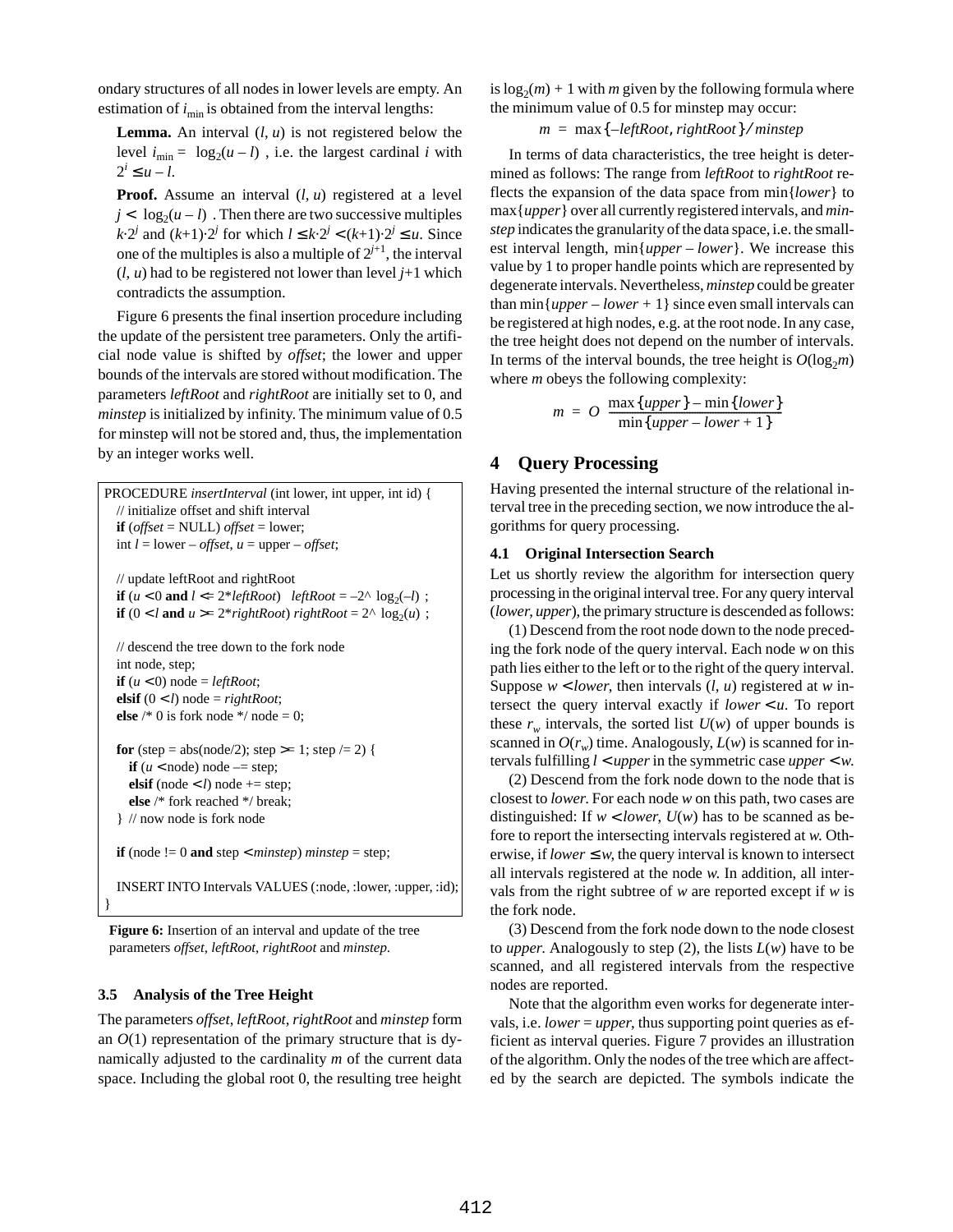

**Figure 7:** Query processing in the interval tree.

nodes for which *U*(*w*) or *L*(*w*) are scanned, and the nodes for which all entries have to be reported. Note that the latter are exactly the nodes *w* that are covered by the query interval, i.e. *lower* ≤  $w$  ≤ *upper*.

## **4.2 Translation into a Single SQL Query**

The basic idea of our approach is to exploit the efficiency of built-in relational indexes. Scanning the lists *U*(*w*) and *L*(*w*) immediately translates to an index range scan over the attributes (*node*, *upper*) and (*node*, *lower*), respectively. These attribute combinations are managed by the *upperIndex* and *lowerIndex* as defined above. Scanning the nodes *w* between *lower* and *upper* is supported by any of the two indexes.

Rather than immediately scanning the lists  $U(w)$  and  $L(w)$ while descending the tree, in our algorithm the respective nodes are collected in transient lists *leftNodes* and *rightNodes* both obeying the unary relational schema (*node*). These transient relations are managed in the transient session state thus causing no I/O effort. As for interval insertion (Figure 6), the virtual primary structure is descended by integer arithmetics without any I/O operation. Finally, a single SQL query suffices to retrieve all intersecting intervals from the database. A basic version of the query is shown in Figure 8.

| SELECT id FROM Intervals i, leftNodes left, rightNodes right                     |
|----------------------------------------------------------------------------------|
| WHERE $(i;\text{node} = left;\text{node} \text{ AND } i;\text{upper} >= :lower)$ |
| OR (i.node = right.node AND i.lower $\leq$ :upper)                               |
| OR (i.node BETWEEN : lower – <i>offset</i> AND :upper – <i>offset</i> );         |

Figure 8: Prelim. SQL query to retrieve intersecting intervals.

As illustrated in Figure 7, the nodes from *leftNodes*, from *rightNodes*, and the nodes between *lower* and *upper* are distinct from each other. The three OR-connected conditions in the WHERE clause therefore specify disjoint interval sets, and the DISTINCT option is omitted from the SELECT clause since no duplicates have to be eliminated.

#### **4.3 Simplified SQL Query**

The first transformation typically performed by relational optimizers is to split the complex OR-query into a set of three simpler queries connected by UNION ALL. The subqueries concerning *leftNodes* and *rightNodes* are efficiently supported by the respective indexes *upperIndex* and *lower-Index* and cannot be intermixed. The third subquery that only addresses the attribute node, however, is supported by any of the two indexes. Hence, in order to reduce the cost for internal query management, we combine this subquery with the *leftNodes* subquery according to the following lemma which analogously holds for the *rightNodes* subquery.

**Lemma.** (*i*) The condition '*i.node = left.node*' may be substituted by the equivalent condition '*i.node BE-TWEEN left.min AND left.max*' if *left.node = left.min* = *left.max* without loss of efficiency for an index scan.

(*ii*) The condition '*i.node BETWEEN :lower – offset AND :upper – offset*' is not restricted by adding the constraint '*i.upper* >*= :lower*'.

**Proof.** (*i*) The equivalence is obvious. An index scan searches the first hit by testing *left.min* ≤ *i.node* and proceeds while testing the condition *i.node* ≤ *left.max*.

(*ii*) Since by definition, *i.node*  $\leq$  *i.upper* – *offset* holds for any interval *i* in the tree, the condition *:lower – offset* ≤ *i.node* implies *:lower* ≤ *i.upper*.

In detail, the modifications of the query are as follows: The transient relation *leftNodes* now obeys the binary relational schema (*min*, *max*) instead of the unary schema (*node*). When descending the tree, a node *w* is inserted into *leftNodes* as a pair (*w*, *w*) rather than as a single value (*w*) as before. Finally, to include the original BETWEEN subquery, the pair (*lower* – *offset*, *upper* – *offset*) is inserted into *leftNodes*. The lemma guarantees that no intervals are missing after the transformation. Figure 9 presents the resulting two-fold SQL query for intersection search still producing no duplicates.

| SELECT id FROM Intervals <i>i, leftNodes</i> left    |
|------------------------------------------------------|
| WHERE <i>i.node BETWEEN</i> left.min AND left.max    |
| AND i.upper $\ge$ : lower                            |
| UNION ALL                                            |
| SELECT id FROM Intervals <i>i, rightNodes</i> right  |
| WHERE i.node = right.node AND i.lower $\leq$ :upper; |

Figure 9: Final SQL statement for intersection queries.

Figure 10 shows the execution plan for the query as generated by an Oracle8i server. Most RDBMS provide an easy way ('hints') to guarantee this query plan to be chosen by the optimizer. For this example the attribute *id* was included in the indexes.

## **4.4 Analysis of the Algorithm**

In Section 3.5, we already observed that the tree height of  $h = O(\log m)$  only depends on two parameters that determine the quotient *m*, i.e. the extension of the intervals in the data space and the minimal interval length. It does not depend on the number *n* of intervals registered in the tree. The tree height is an upper bound for the number of entries in the transient relations *leftNodes* and *rightNodes*. For each of the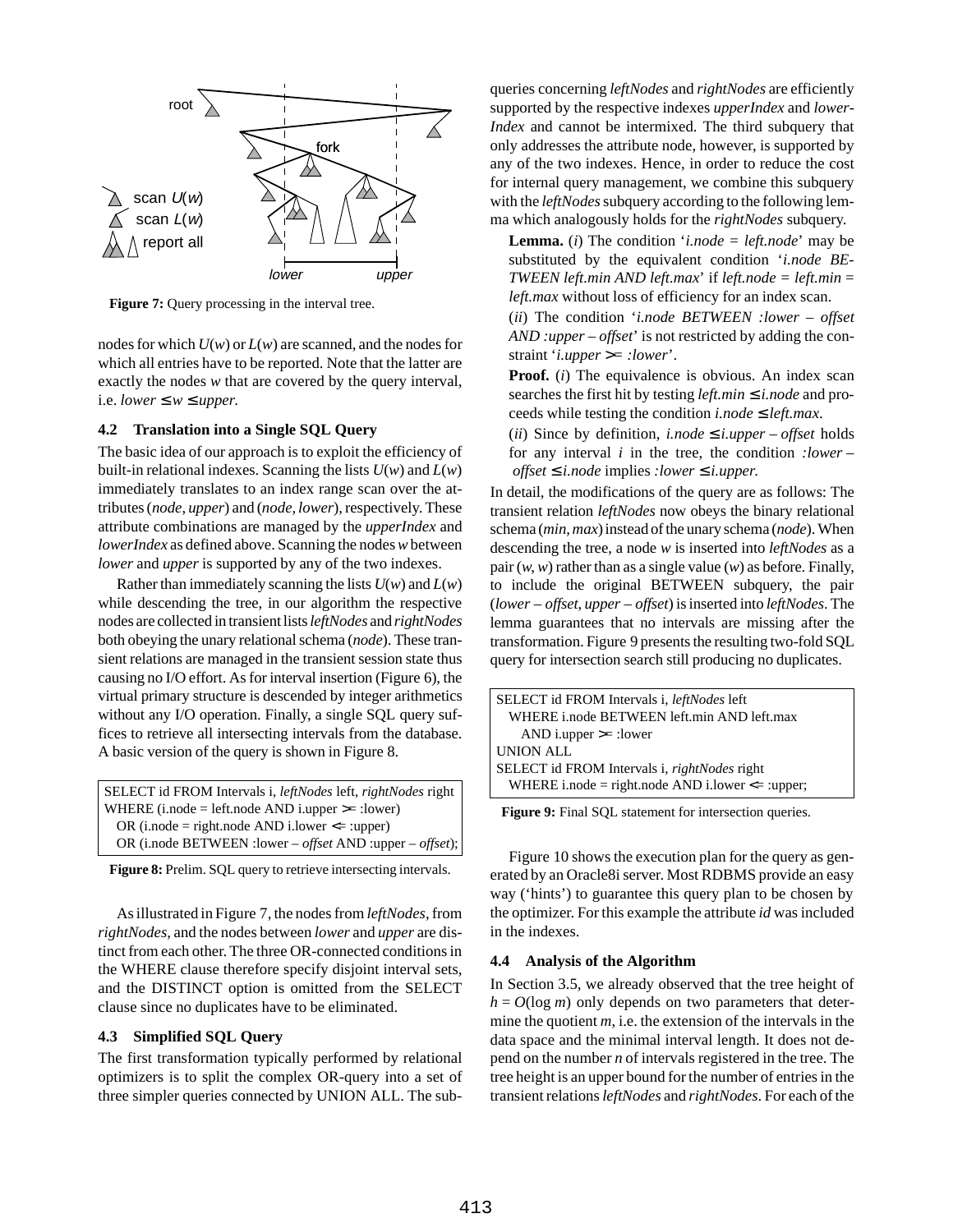SELECT STATEMENT UNION-ALL NESTED LOOPS COLLECTION ITERATOR INDEX RANGE SCAN UPPER\_INDEX NESTED LOOPS COLLECTION ITERATOR INDEX RANGE SCAN LOWER\_INDEX

**Figure 10:** Execution plan for an intersection query in Oracle.

*O*(log *m*) entries in the transient relations, an index range scan on *upperIndex* or *lowerIndex* is performed. Such an index range scan consists of two phases. In a search phase, the beginning of the range  $\rho$  is located, and in a scan phase, the *r*<sup>ρ</sup> resulting objects from the range are reported. Typical index structures such as the B+-tree in relational database systems require  $O(log_b n)$  I/O operations for the search phase on a database containing *n* objects, and  $O(r_0/b)$  I/Os in the scan phase to report the  $r_\text{ρ}$  results for the range  $ρ$ .

**Theorem** (*Complexity of Query Processing*).

An intersection query on a Relational Interval Tree of height *h* that returns *r* results from the *n* intervals in the tree has an I/O complexity of

 $O(h \cdot log_b n + r/b)$ 

**Proof.** For each of the *O*(*h*) entries in the transient relations *leftNodes* and *rightNodes*, an index search of  $O(log_b n)$  I/O complexity is performed. Scanning and reporting the total of *r* results requires *O*(*r/b*) operations.

We conjecture that this complexity is optimal for managing intervals by relational storage structures.

#### **4.5 General Topological Queries**

In addition to the intersection query predicate, there are 13 more fine-grained temporal relationships between intervals [BÖ 98]. Obviously, also queries based on these specialized predicates are efficiently supported by the Relational Interval Tree. For some of them, there is an additional potential for optimization since they only refer to the lower bound as in *meets* or in *before*, or they only refer to the upper bound as in *met-by* or in *after*. Competing methods such as the IB+ tree [BÖ 98] or the IST [GLOT 96] efficiently support only queries referring to one of the two interval bounds, i.e. *lower* for the IB+-tree or the V-ordering and *upper* for the D-ordering. Using these techniques, queries referring to the opposite bound are processed with a poor performance since  $O(n)$  comparisons are required in the worst case.

#### **4.6 Handling Temporal Intervals**

In the context of temporal databases, the special values *now* and *infinity* occur as upper values of valid time intervals [BÖ 98]. The straightforward solution to manage these intervals in separate indexes, however, yields the major disadvantage that additional SQL (sub-)queries have to be executed. This overhead is avoided by managing appropriate values for the fork nodes thus achieving a very natural integration into the Relational Interval Tree.

**Infinity.** In a first attempt, we set the fork node of an infinite interval to MAXINT but do not further modify the algorithms. Thus, the tree becomes very high but it is almost empty close to the root. A slight but very effective extension avoids the resulting overhead for query processing: An artificial exclusive value *fork*<sup>∞</sup> is assigned to the attribute *node* of an infinite interval. At query processing time, *fork*<sup>∞</sup> is inserted into the transient list *rightNodes*. Thus, the lower bounds of intervals ending at *infinity* are tested against the upper bound of the query interval as desired. Note that if choosing *fork*∞ = NULL, the condition '*i.node = right.node*' in Figure 9 is not evaluated correctly whereas our choice to set *fork*∞ = MAXINT avoids any modification of the SQL statement thus yielding a perfect integration.

**Now.** Whereas *infinity* is constant over time, intervals ending at *now* continuously change their upper bound. Aiming at a correct positioning of now-relative intervals within the tree at any time requires permanent modifications of the node values and, therefore, of the tree. Our solution completely avoids such an overhead and, again, uses an artificial exclusive node value, e.g.  $fork_{now} = MAXINT - 1$ , which is assigned to *now*-ending intervals when being inserted. At query processing time, *fork<sub>now</sub>* is inserted into the transient table *rightNodes* exactly if *lower* ≤ *now*, i.e. if the query interval begins in the past. As desired, the SQL query then tests the lower bounds of the *now*-ending intervals against the upper bound of the query interval.

# **5 Object-Relational Wrapping**

The Relational Interval Tree may be easily implemented on top of *any* relational DBMS featuring a procedural query language like the Oracle8i Server with PL/SQL or the Informix Universal Server with SPL. A persistent data dictionary provides a convenient way to store index specific system parameters such as *root* or *minstep*, whereas the *leftNodes* and *rightNodes* query tables can be efficiently managed in the transient user session state. As mentioned in Section 3.3, the insertion and deletion of a new interval requires only a single SQL statement. The computation and storage of the fork node and the update of the index parameters can be performed automatically by database triggers. Whereas the complete index maintenance therefore may be managed by a trigger mechanism, query processing has to be started manually by invoking the appropriate stored procedure.

Modern object-relational DBMS provide a solution to preserve the declarative paradigm of SQL even at query time, because all maintenance and access procedures of a custom index structure are completely hidden from the user. An extensible indexing framework allows the developer to package the implementation of the access method and the corresponding index data into a user-defined indextype [Inf 98] [Ora 99a] [IBM 99]. As the object-relational data-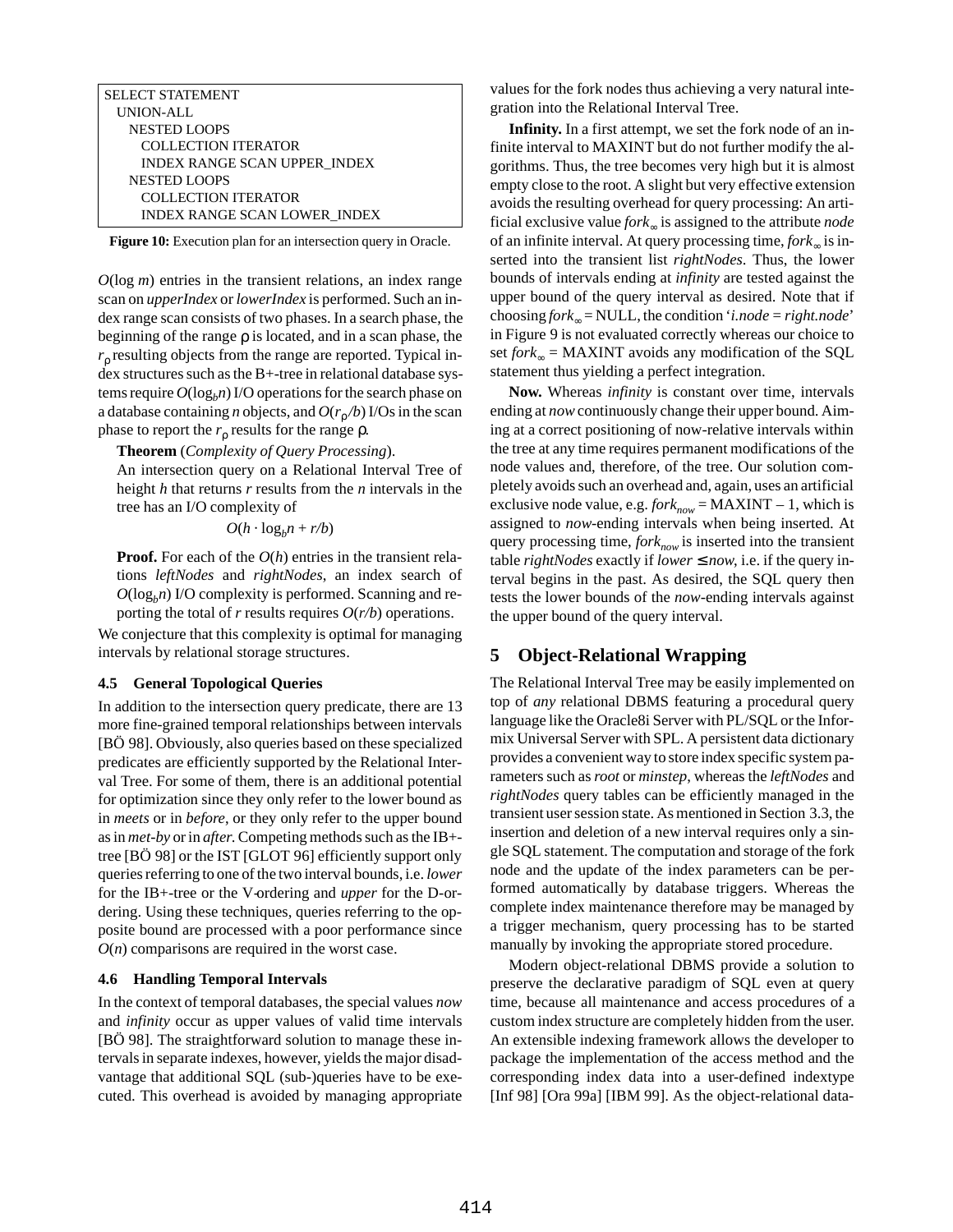base server automatically triggers the maintenance and scan of custom indexes, end users can use the Relational Interval Tree just like a built-in index. With a cost model registered at the optimizer, the server is able to generate efficient execution plans for queries on interval data types.

# **6 Experimental Evaluation**

# **6.1 Experimental Setup**

To evaluate the performance of our approach, we have integrated the Relational Interval Tree into the Oracle Server Release 8.1.5 using PL/SQL and packaged stored procedures. All experiments have been executed on a Pentium Pro/180 server having 128 MB main memory and an U-SCSI hard drive. The database block cache was set to the default value of 200 database blocks with a block size of 2 KB. We have evaluated the performance of interval intersection queries on various interval databases with different data distributions and cardinalities (cf. Table 1). The bounding points of all intervals lie in the domain of [0,  $2^{20}$ -1]. For the distributions  $D_3$ and  $D_4$ , we assume transaction time or valid time intervals where the arrival of temporal tuples follows a Poisson process. Thus the inter-arrival time is distributed exponentially.

| Name       | Starting point<br>distribution          | Duration<br>distribution                |
|------------|-----------------------------------------|-----------------------------------------|
| $D_1(n,d)$ | uniform<br>in [0, $2^{20}$ -1]          | uniform in [0, $2d$ ]                   |
| $D_2(n,d)$ |                                         | exponential in [0, $\infty$ ], mean = d |
| $D_3(n,d)$ | poisson process<br>in $[0, 2^{20} - 1]$ | uniform in [0, $2d$ ]                   |
| $D_4(n,d)$ |                                         | exponential in [0, $\infty$ ], mean = d |

**Table 1:** Sample interval databases with cardinality *n*.

As mentioned in Section 2.3, among the wide range of existing interval access methods only the static Window-List approach [Ram 97], the Tile Index [RS 99] and the Interval-Spatial Transformation technique [GLOT 96] are designed to use existing B+-trees on an as-they-are basis, i.e. without any internal modifications or augmentations. Therefore, we restrict our performance comparison to these techniques.

**Window-List.** In our experiments, queries on Window-Lists produced twice as many I/O operations than on the dynamic RI-tree. As the Window-List technique is a static storage structure, we do not further investigate it in the following evaluation of dynamic structures.

**Tile Index (***T-index***).** In our experiments, we have used the recommended hybrid indexing method of fixed- and variable-sized tiling as it is documented in [Ora 97] and [Ora 99b]. To ensure comparability to the other techniques, we have reimplemented the hybrid indexing package for onedimensional data spaces. Our version is less complex and shows a significant performance gain over the original two-



**Figure 12:** Number of index entries for varying database size.

dimensional implementation. When we use the Tile Index for the interval domain of  $[0, 2^{20}$ -1], the fixed level parameter may be set to a value between 0 and 20. For our experiments, we took a representative sample of 1,000 intervals from each individual data distribution and determined the optimal setting for the fixed level. In most cases, the optimum for the query performance was found at the level 7, 8 or 9.

**Interval-Spatial Transformation (***IST***).** For the following experiments we have implemented the Interval-Spatial Transformation with *D-order* as proposed by [GLOT 96]. For integer interval bounds [*lower*, *upper*], the D-order index is equivalent to a composite index on the attributes (*upper*, *lower*) and therefore has identical performance characteristics. Range queries on D-ordered intervals can be expressed in a simple SQL statement by just testing the upper and lower bounds for intersection with the query range, as presented in Figure 11.

| SELECT id FROM Intervals i                           |  |
|------------------------------------------------------|--|
| WHERE (i.upper $>=$ :lower AND i.lower $<=$ :upper); |  |
|                                                      |  |

**Figure 11:** A range query for the Interval-Spatial Transformation (*IST*) on a D-ordered index.

**Relational Interval Tree (***RI-tree***).** We have implemented the Relational Interval Tree as it is described in the previous sections. As each data distribution of Table 1 contains intervals with length 0 (i.e. points), the granularity of the respective data space is maximal. Therefore, the *minstep* system parameter always reaches its minimum value of 1 upon index creation and the virtual backbone tree is expanded to a height of 20, unless noted otherwise.

## **6.2 Storage Occupation**

We performed several experiments to compare the *RI-tree* with the *IST* and the *T-index*. An illustration of the storage occupation of the three techniques is given in Figure 12 for a  $D_4(*,2k)$  distribution. As the *IST* technique produces no redundancy, the number of index entries is equal to the num-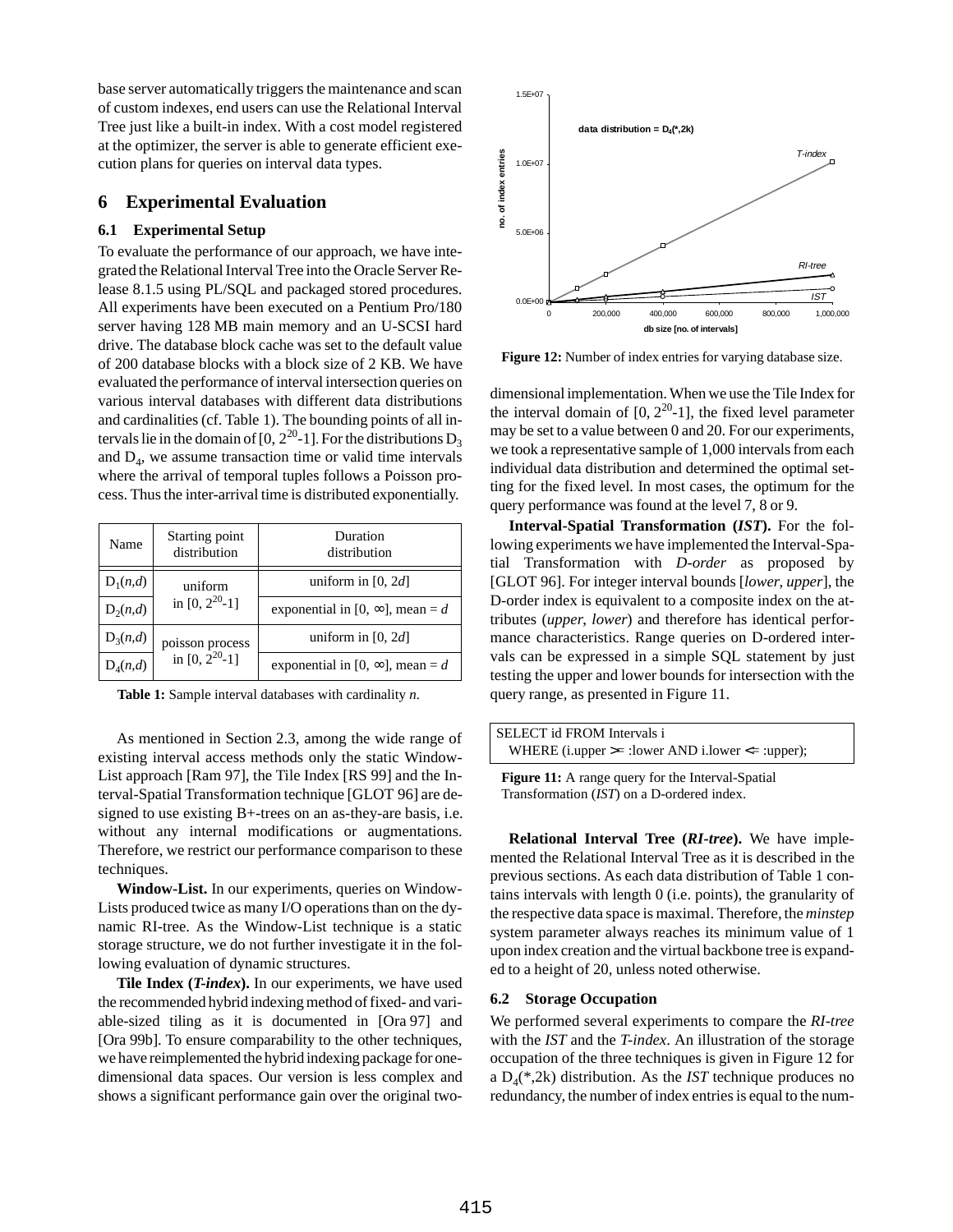

**Figure 13:** Disk accesses and response time for range queries on a  $D_1$  data distribution (depending on query selectivity).

ber of indexed intervals. The *RI-tree* requires two index entries for each stored interval (for the lowerIndex and the upperIndex, cf. Figure 2). In our example, the *T-index* needs a redundancy factor of 10.1 to index the decomposed intervals accurately. As we have experienced in our evaluation, this causes major performance and storage problems for very large interval databases.

## **6.3 Query Processing**

All query experiments given in this subsection have been performed with query intervals following a distribution which is compatible to the respective interval database. Our first experiment compares the number of physical disk block accesses and the response time of the three access methods depending on the selectivity of the range queries. Figure 13 depicts polynomially interpolated results of 100 range queries on a  $D_1(100k,2k)$  distribution. At a query selectivity of 0.5%, the *RI-tree* clearly outperforms the other techniques by a factor of 10.8 (*T-index*) and 46.3 (*IST*) for the disk accesses. At a 3.0% selectivity, the speedup factor is 22.8 (*Tindex*) and 13.6 (*IST*). Thus the Relational Interval Tree shows a superior performance for both high and low query selectivities. The fast response times of *T-index* and *IST* (e.g. 500 I/Os in two seconds) are caused by the good clustering



**Figure 14:** Disk accesses and response time for range queries on a  $D_4$  data distribution (depending on the database size).

properties of the bulk loaded indexes and will deteriorate in a dynamic environment. For  $D_2(100k,2k)$ ,  $D_3(100k,2k)$ , and  $D_4(100k,2k)$  datasets we measured similar results.

Figure 14 compares the scaleup of the three techniques for  $D_4(*,2k)$  datasets growing from 1,000 to 1,000,000 stored intervals. For each database size, the average number of disk accesses and the average response time of 20 range queries is presented. Both the *T-index* and the *IST* demonstrate their linear scaleup whereas the *RI-tree* scales sublinearly and shows a significant performance gain over the other access methods. The speedup factor from the *T-index* to the *RI-tree* increases from 2 to 42 (disk access) and from 2.0 to 4.9 (response time). We observed a similar improvement for the same experiments on  $D_1(*,2k)$ ,  $D_2(*,2k)$ , and  $D_3$ <sup>\*</sup>,2k) data distributions.

The next set of experiments investigates the influence of the dataspace granularity on the query performance of the *RI-tree*. For this experiment, we restricted the domain for the interval lengths of a  $D_3$  distribution from [0, 4k] to [500, 3.5k], [1k, 3k], and [1.5k, 2.5k], respectively. With increasing minimum interval length, fewer levels of the virtual backbone have to be traversed due to larger *minstep* values. As shown in Figure 15, the response time is almost indepen-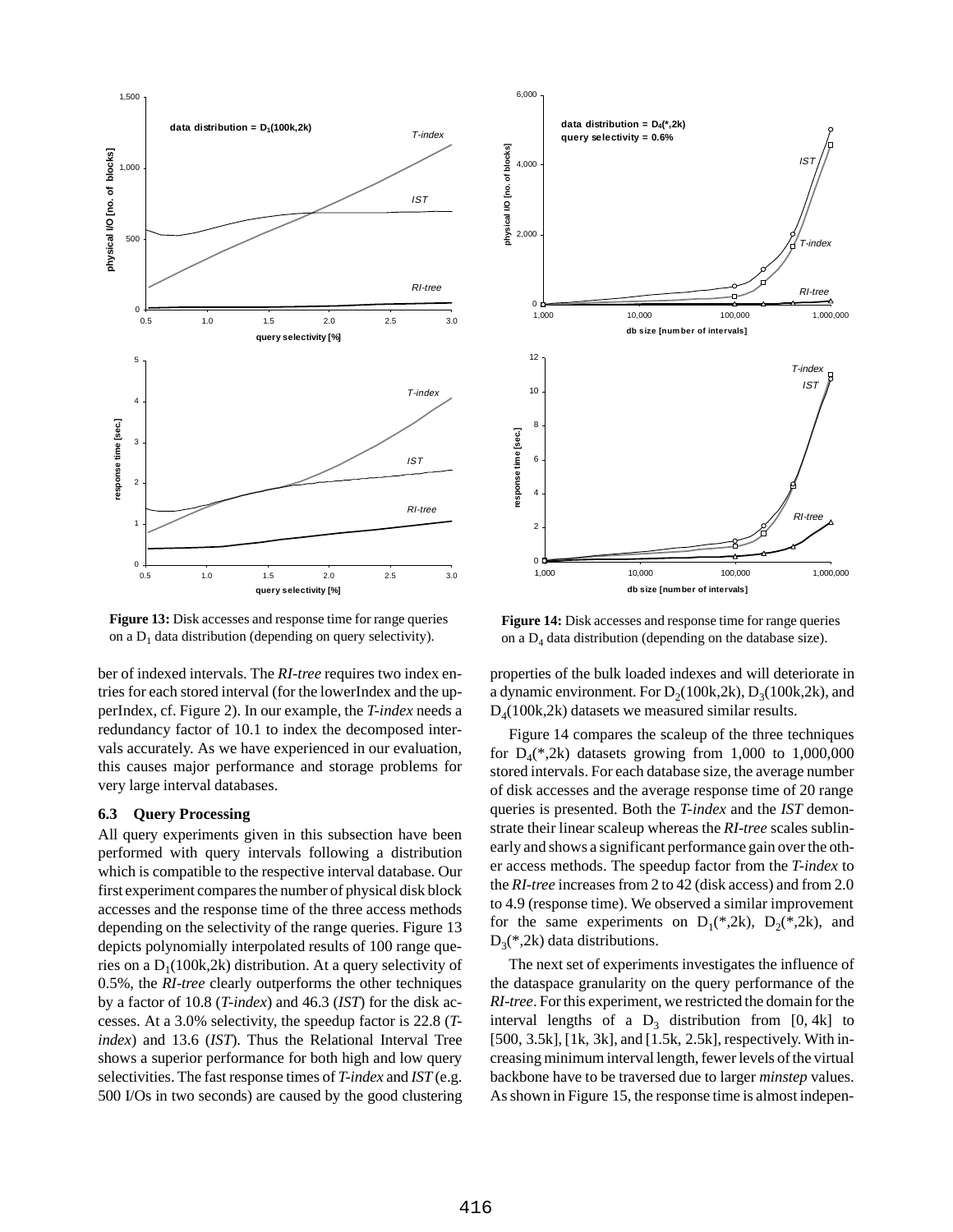

**Figure 15:** Response time for range queries with different selectivities on an *RI-tree* for restricted D<sub>2</sub> databases.

dent of the minimum length of the stored intervals. So the resulting height *h* of the virtual backbone has only little empirical significance. The response times for the different selectivities illustrate also the desired property that the performance of queries is largely bound to the number of results.

The next series of experiments compares the influence of the mean of interval duration on the query performance of the different techniques. Figure 16 depicts the average results for a sample of 20 range queries on various  $D_4(100k,^*)$ datasets with increasing average length of intervals. The *Tindex* and the *RI-tree* require about the same response time for range queries, if the average length of the indexed intervals is very low. As short intervals do not suffer from the spatial decomposition, the redundancy caused by the *T-index* tiling approach decreases from 10.1 to 1 when the mean value of interval duration is reduced from 2,000 to 0. Even for a pure point database, the *RI-tree* performs slightly better than the *T-index*. The benefit of the *RI-tree* becomes obvious for a higher mean of duration. Both the *RI-tree* and the *IST* perform better as longer intervals are stored in the database.



**Figure 16:** Response time on a  $D_4$  data distribution with varying mean of interval length. Even for small intervals, the *RI-tree* outperforms the *T-index* approach.



Figure 17: Response time for a "sweeping" point query on a D2 data distribution. The *IST* degenerates with higher distance to the upper bound of the data space.

As expected, the location of the query range with respect to the data domain exerts a strong influence on the performance of the *IST*. In Figure 17 we illustrate this effect by 'sweeping' a query point starting at the upper bound of the data space where the bound index on (*upper*, *lower*) benefits the most from the high selectivity in the first indexed column. The comparison between the *RI-tree* and *T-index* reveals another interesting aspect of this experiment: Although for point queries the *T-index* performs at its best as it retrieves no duplicates caused by redundancy, the *RI-tree* is still slightly better on the average. We obtained these results as well for the other interval data distributions  $D_1$ ,  $D_3$  and  $D_4$ .

# **7 Conclusions**

In this paper, we presented the Relational Interval Tree which is a new access method for interval data. It can be created for any relational or object-relational table containing intervals. As we have shown, the main design goals for our new approach have been fulfilled:

- *Integration.* The RI-tree is not a stand-alone concept. It can easily be implemented on top of any relational DBMS. As much functionality as possible of built-in indexes is exploited and no changes or additions to the internal layer of the database server are made. Therefore the effort of code development and code maintenance is minimal. For modern database servers featuring an object-relational application program interface, a natural and seamless integration can be achieved while preserving the declarative paradigm of SQL.
- *Performance.* Our analytical and experimental evaluation of the RI-tree shows superior performance characteristics compared to previous approaches. This is achieved by introducing the virtual primary structure. Although the structure is space-oriented, the storage of intervals is object-driven and, thus, no storage space is wasted for empty regions in the data space.